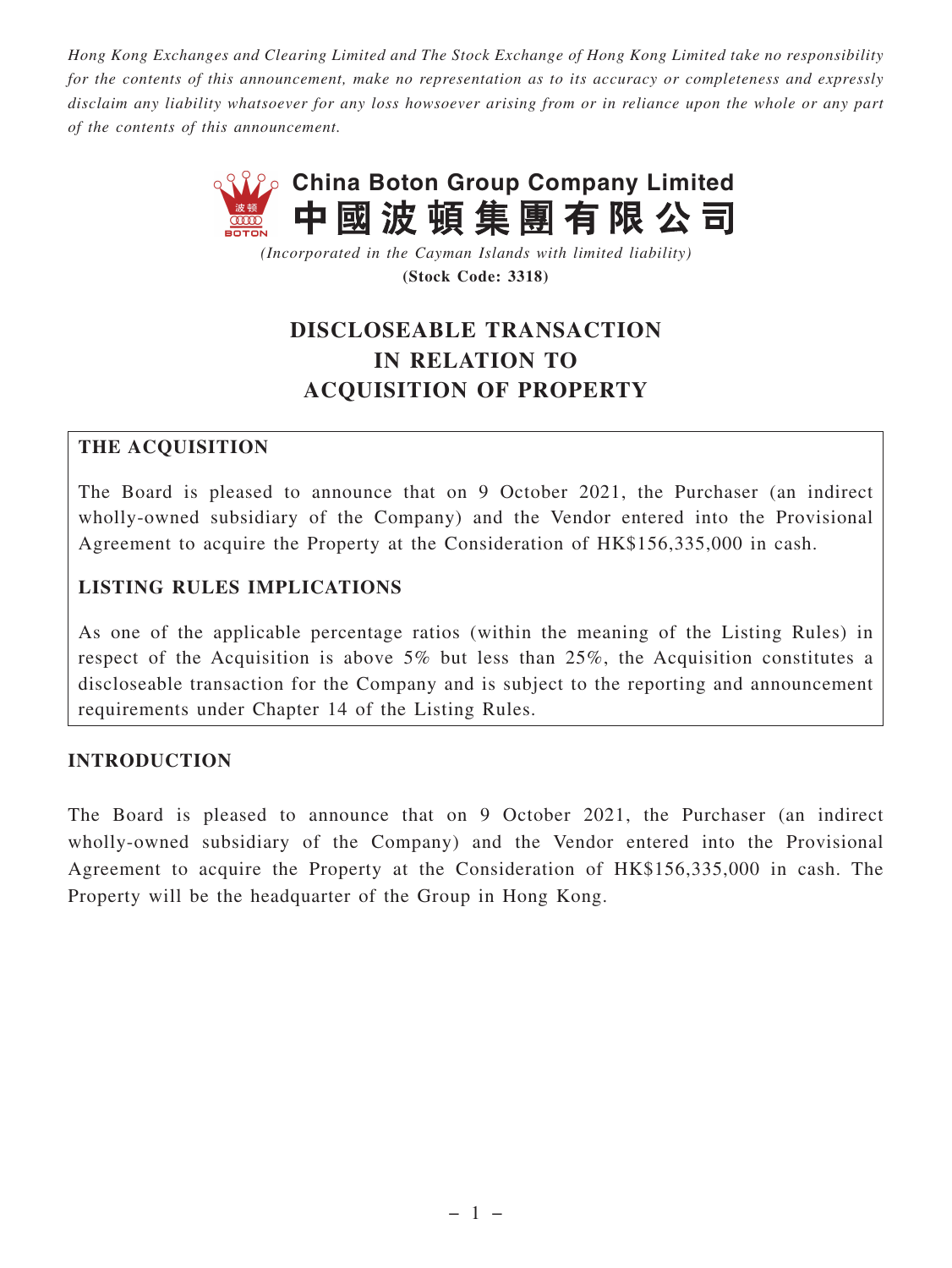#### **THE PROVISIONAL AGREEMENT**

The principal terms of the Provisional Agreement are summarised as follows:

#### **Date:**

9 October 2021

#### **Parties:**

| $(1)$ Vendor:    | Profit Realty Development Limited                                                                      |
|------------------|--------------------------------------------------------------------------------------------------------|
| $(2)$ Purchaser: | Best Fortune International Investment Limited, (an indirect wholly-owned<br>subsidiary of the Company) |

To the best knowledge, information and belief of the Directors, having made all reasonable enquiries, the Vendor and its ultimate beneficial owner(s) are independent third parties of the Company and its connected persons.

# **Property to be acquired**

Pursuant to the Provisional Agreement, the Vendor shall sell and the Purchaser shall acquire the Property and the naming right of the Development. The Property is situated at office A (with flat roof on the roof floor), 37th Floor, 368 Kwun Tong Road, Kwun Tong, Kowloon, Hong Kong, with an estimated saleable area of approximately 6,869 square feet for office A and approximately 1,025 square feet on the roof floor.

A formal sale and purchase agreement in respect of the Provisional Agreement is expected to be signed by the Vendor and the Purchaser within 14 workings days from the date of the Provisional Agreement.

# **Consideration**

The Consideration for acquiring the Property is HK\$156,335,000, which shall be paid by way of cash in accordance with the following manner:

- (i) a preliminary deposit of HK\$15,633,500 has been paid by the Purchaser to the Vendor upon signing of the Provisional Agreement; and
- (ii) a balance of Consideration of HK\$140,701,500 shall be payable by the Purchaser to the Vendor on the Completion Date.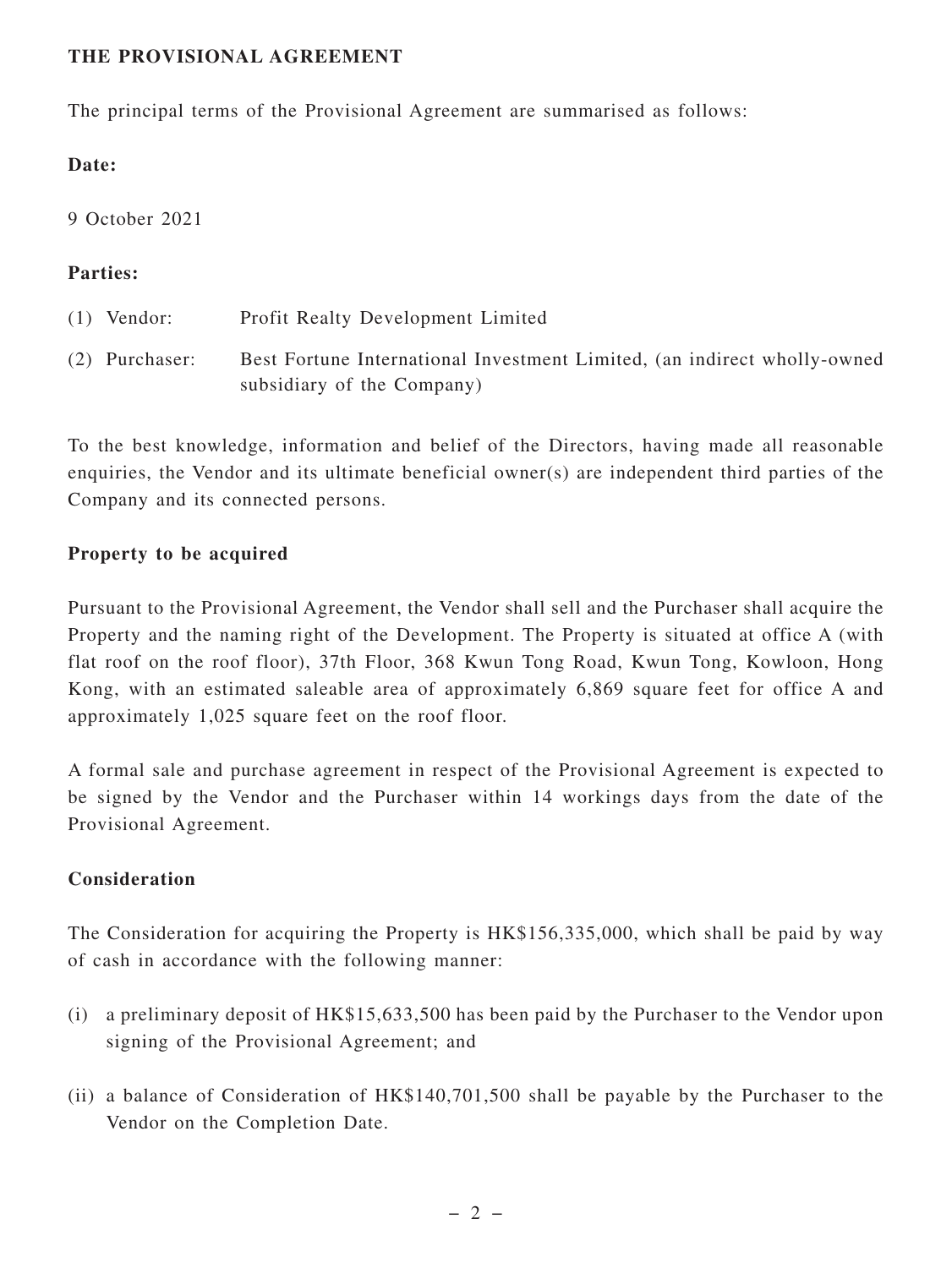The Consideration of HK\$156,335,000 was determined after arm's length negotiations between the Purchaser and the Vendor by reference to, inter alia, the market price of comparable properties in the vicinity. The Board considers that the terms of the acquisition of the Property, including the Consideration, are fair and reasonable and are in the interest of the Company and its Shareholders as a whole. It is expected that the acquisition of the Property will be financed by way of combination of internal resources of the Group and bank mortgage financing to the extent where available.

#### **Completion**

Completion will take place within fourteen (14) days from the date of the Purchaser being notified in writing that the occupation permit has been issued and the Vendor is in a position validly to assign the Property to the Purchaser or that the occupation permit and the certificate of compliance have been issued.

# **INFORMATION ON THE PARTIES**

#### **The Company**

The Company is an investment holding company and the Group is principally engaged in trading, manufacturing and selling of extracts, flavors and fragrances in the PRC, and starting in 2016, penetrating into the market of e-cigarettes and e-cigarette related products.

#### **The Purchaser**

The Purchaser is a company incorporated in Hong Kong with limited liability. As at the date of this announcement, it is principally engaged in investment holding.

#### **The Vendor**

The Vendor is a company incorporated in Hong Kong with limited liability and a wholly-owned subsidiary of Billion Real Estate Holdings Limited. As at the date of this announcement, it is principally engaged in property development.

#### **REASONS FOR AND BENEFITS OF THE ACQUISITION**

The Group has been renting its office in Hong Kong since the listing of the Company in 2005. The Property will be the Group's headquarter, which serves to be the Group's permanent establishment and principal place of the business in Hong Kong. The Board believes that by acquiring the Property through the Acquisition, the Group can save rental expenses and may also enjoy potential capital appreciation in the future.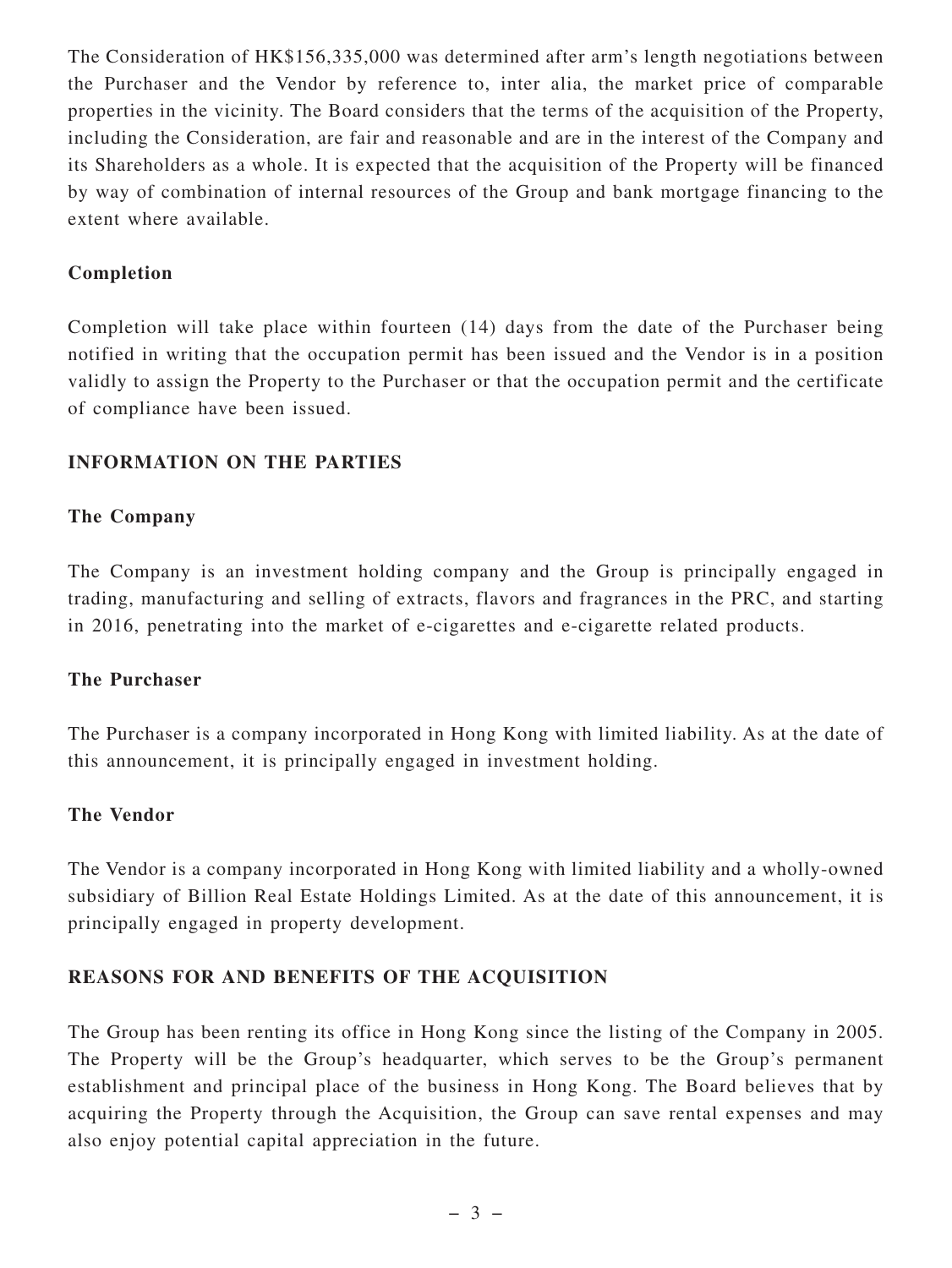Having considered that the Provisional Agreement was entered into on normal commercial terms with the Consideration being determined with reference to the aforesaid reasons, the Directors (including the independent non-executive Directors) are of the view that the terms of the Provisional Agreement are fair and reasonable and in the interests of the Company and its Shareholders as a whole.

# **LISTING RULES IMPLICATIONS**

As one of the applicable percentage ratios (within the meaning of the Listing Rules) in respect of the Acquisition is above 5% but less than 25%, the Acquisition constitutes a discloseable transaction for the Company and is subject to the reporting and announcement requirements under Chapter 14 of the Listing Rules.

# **DEFINITIONS**

In this announcement, unless the context otherwise requires, the following expressions shall have the following meanings:

| "Acquisition"         | acquisition of the Property                                                                                                                                                                                                                                                                                |
|-----------------------|------------------------------------------------------------------------------------------------------------------------------------------------------------------------------------------------------------------------------------------------------------------------------------------------------------|
| "Board"               | the board of Directors                                                                                                                                                                                                                                                                                     |
| "Company"             | China Boton Group Company Limited (中國波頓集團有限公<br>$\overrightarrow{\mathbb{E}}$ ), a company incorporated in the Cayman Islands with<br>limited liability, the issued shares of which are listed on the<br>Stock Exchange (stock code: 3318)                                                                 |
| "Completion"          | completion of the Acquisition                                                                                                                                                                                                                                                                              |
| "Completion Date"     | within fourteen (14) days from the date of the Purchaser being<br>notified in writing that the occupation permit has been issued<br>and the Vendor is in a position validly to assign the Property<br>to the Purchaser or that the occupation permit and the<br>certificate of compliance have been issued |
| "connected person(s)" | has the meaning ascribed to it under the Listing Rules                                                                                                                                                                                                                                                     |
| "Consideration"       | HK\$156,335,000, being the consideration for the Acquisition                                                                                                                                                                                                                                               |
| "Development"         | the building to be erected on all that piece or parcel of ground<br>registered in the Land Registry as The Remaining Portion of<br>Kwun Tong Inland Lot No. 435                                                                                                                                            |
| "Director(s)"         | $directory(s)$ of the Company                                                                                                                                                                                                                                                                              |
| "Group"               | the Company and its subsidiaries                                                                                                                                                                                                                                                                           |